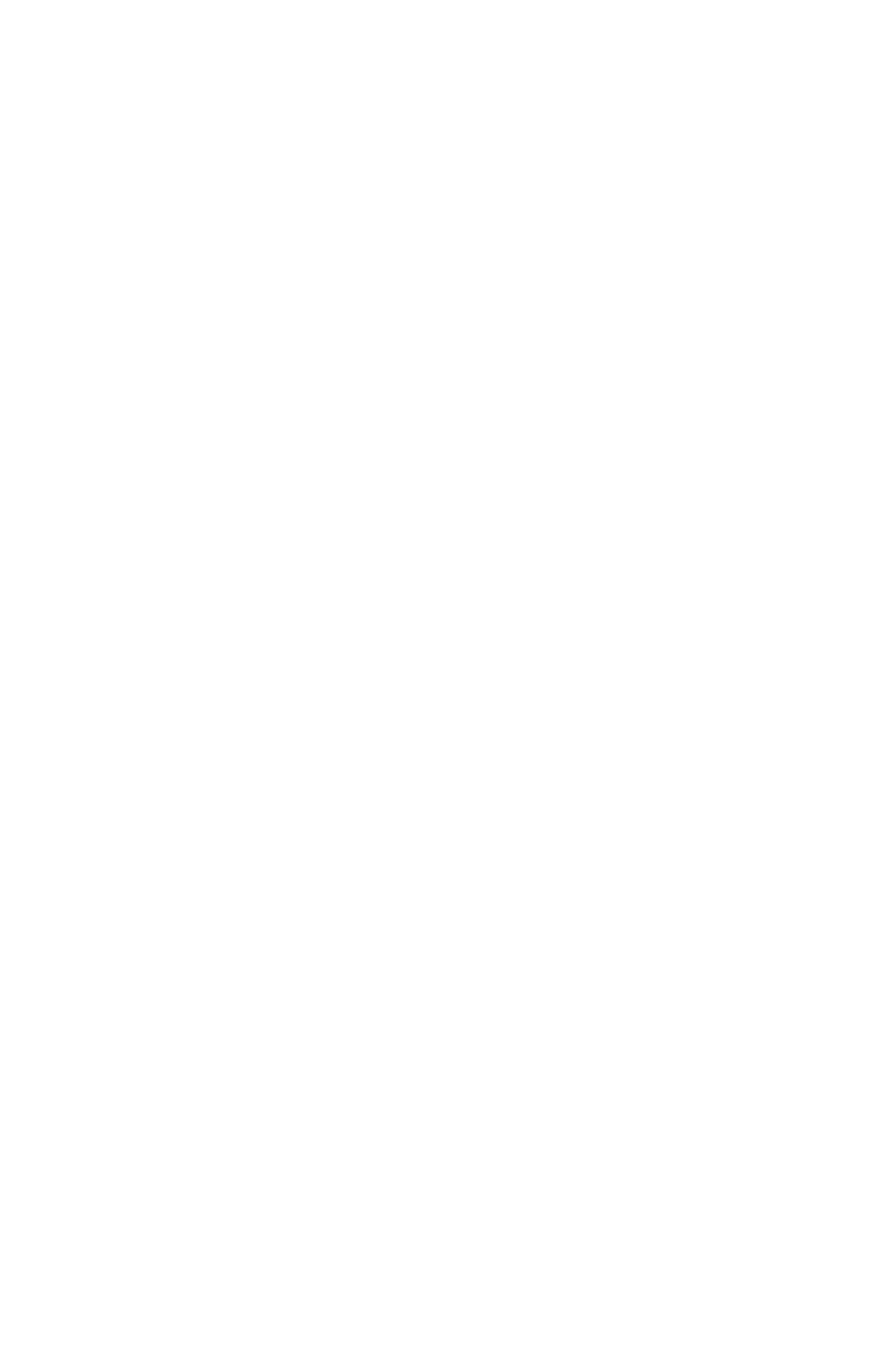# **Contents**

| Definitions of key terms                              | 3  |
|-------------------------------------------------------|----|
| <b>Risk factors</b>                                   | 6  |
| The Sponsor/Promoter                                  | 6  |
| The Trustee                                           | 6  |
| <b>Investment Manager</b>                             | 7  |
| Investment Policy Committee of the Investment Manager | 8  |
| Distributor                                           | 8  |
| Investment objective                                  | 8  |
| Who should invest?                                    | 8  |
| Principal investment strategies                       | 9  |
| Investment restrictions                               | 9  |
| Eligibility                                           | 9  |
| Security for loans                                    | 13 |
| <b>Taxation considerations</b>                        | 14 |
| Reports, statements and meetings                      | 14 |
| Reporting requirements                                | 14 |
| Calculation of performance data                       | 14 |
| Amendments to the Trust Deed                          | 15 |
| Termination of the fund                               | 15 |
| <b>Conflicts of interest</b>                          | 16 |
| Charges fees & expenses                               | 16 |

This prospectus contains information to help you make an informed investment decision and to help you understand your rights. It contains information about the collective investment scheme, as well as the names of persons responsible for its organization and management. You are encouraged to read this prospectus in its entirety prior to making any investment decision.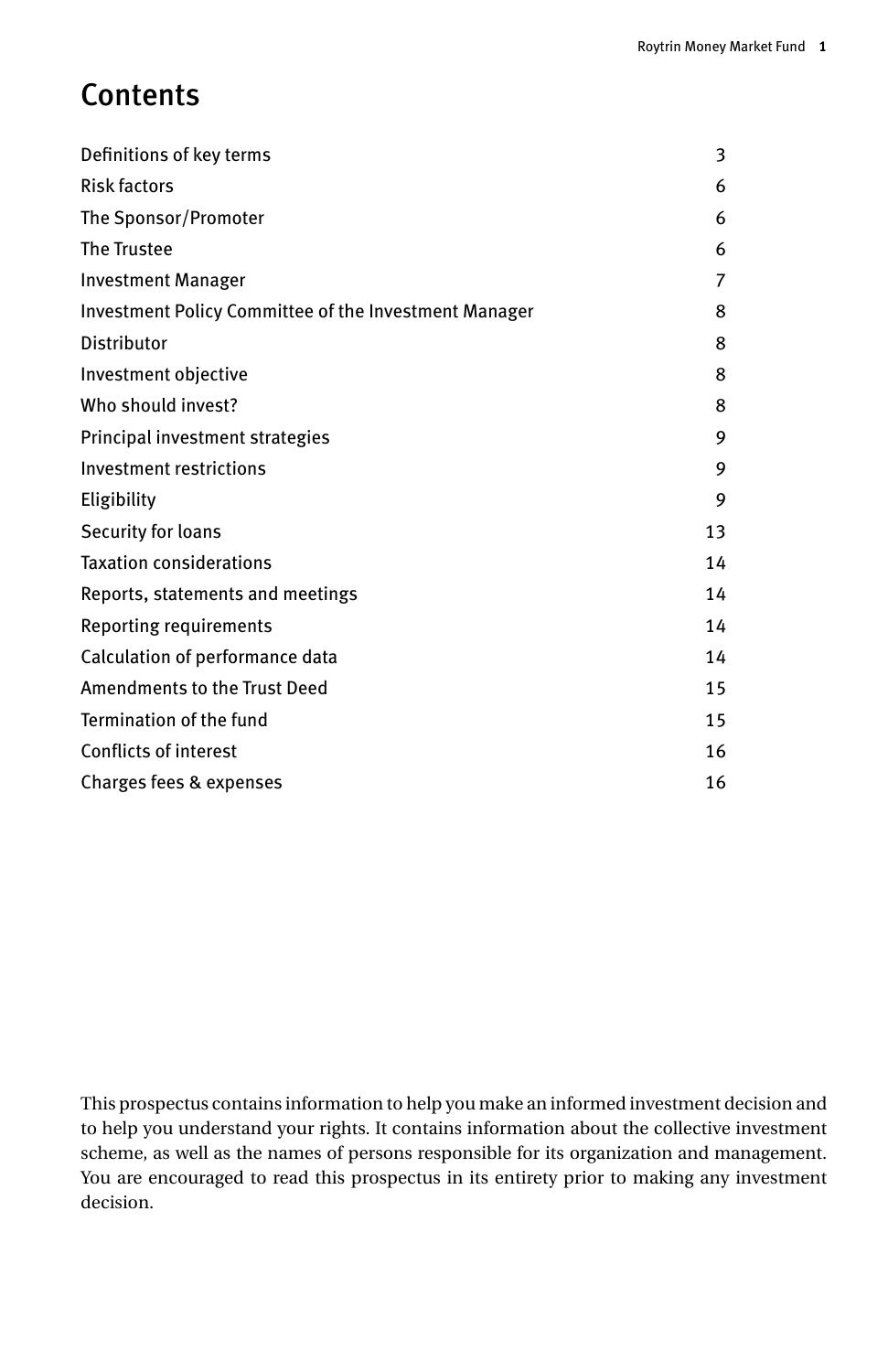### **Directors' certificate – fund sponsors**

This prospectus has been approved by the directors of RBC Royal Bank® (Trinidad & Tobago) Limited and they collectively and individually accept full responsibility for the accuracy of the information given and confirm that, after having made all reasonable inquiries, and to the best of their knowledge and belief, there are no false or misleading statements or other facts, the omission of which would make any statement false or misleading.

Suresh B. Sookoo - Chairman David Hackett

ta

Byron David Clarke Darryl White

awr

Gary N. Voss

tailete

Nicole Lawrence Robert Bermudez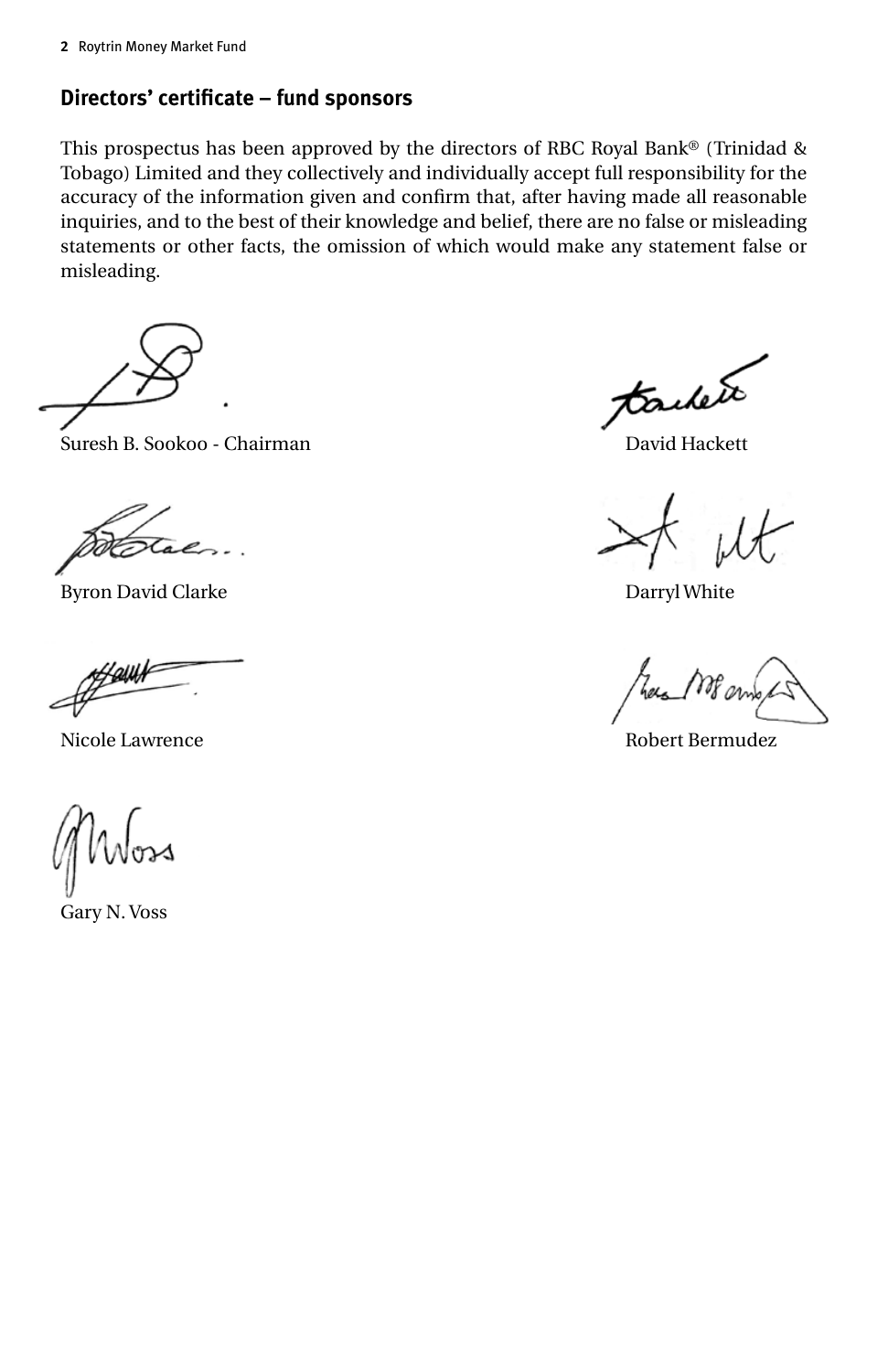### **Definitions of key terms Prospectus**

The prospectus is a concise outline of relevant information about the Roytrin Money Market Fund (the "fund") which an investor (also referred to as a "**unitholder**" herein) should know before making a decision to purchase units. It contains information about the Roytrin Money Market Fund, as well as the names of the persons responsible for its organization and management. You are encouraged to read this prospectus in its entirety prior to making any investment decision.

### **Net Asset Value (NAV)**

The Net Asset Value or NAV is the net assets of the fund (i.e. the fund's total assets less liabilities) divided by the total number of outstanding units of the fund.

### **The Fund**

The Roytrin Money Market Fund is an open-ended mutual fund that specifically targets individuals seeking to invest in short term securities with high liquidity and offers a competitive rate of return.

### **Units**

The fund will offer two (2) types/classes of units for the TT Dollar investor or the US Dollar investor. The details are as follows:

| Units                      | <b>Initial Unit Price</b> | Initial Investment | l Minimum<br>Subsequent<br>Investments |
|----------------------------|---------------------------|--------------------|----------------------------------------|
| Class A "TT Dollar Series" | <b>TT\$10</b>             | TT\$100,000        | TT\$10,000                             |
| Class B "US Dollar Series" | US\$10                    | US\$10,000         | US\$1,000                              |

### **Management charge**

The management charge is a fee applied to total value of the fund. This is used to meet the expenses incurred by the trustee, advisors and managers of the fund.

### **Open-ended fund**

An open ended fund refers to a fund where the fund managers can issue and redeem units in accordance with supply and demand of investors. There is no limit to the number of units which could be issued.

### **Trailer fee**

A fee payable to the distributor of the fund, for maintenance of the client relationship as well as providing ongoing investment advice and services.

### **Valuation day**

A valuation day is any day on which the Bank is open for business.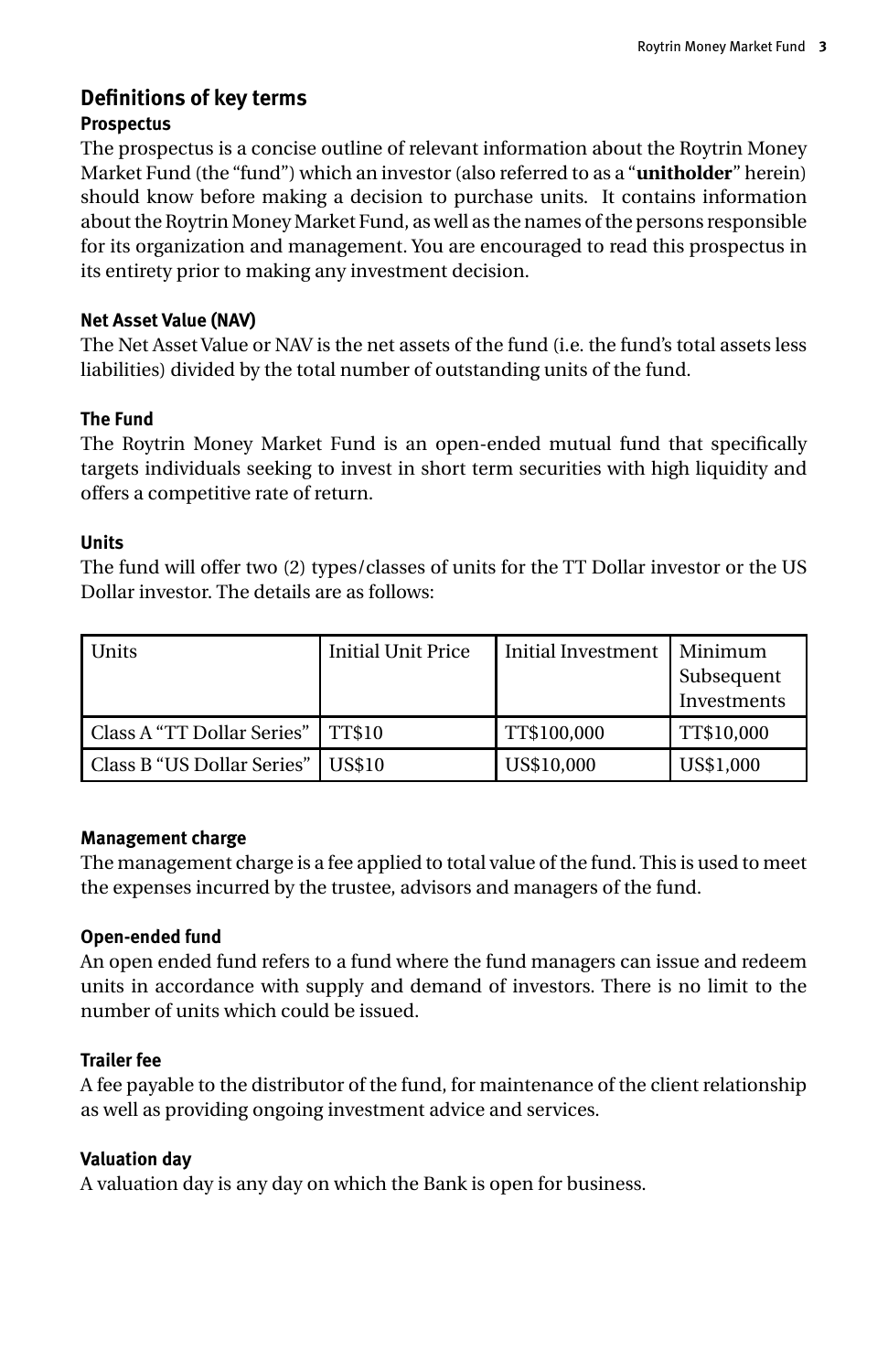### **Key Roles & Responsibilities**

### **Sponsor**

RBC Royal Bank (Trinidad & Tobago)Limited St. Clair Place 7 - 9 St. Clair Avenue St. Clair Port of Spain

### **Investment Manager & Distributor**

RBC Investment Management (Caribbean) Limited St Clair Place 7 - 9 St Clair Avenue Port of Spain

### **Trustee and Custodian**

RBC Trust™ (Trinidad & Tobago) Limited 55 Independence Square Port of Spain

### **Bankers**

RBC Royal Bank (Trinidad & Tobago) Limited St. Clair Place 7 - 9 St. Clair Avenue St. Clair Port of Spain

### **Independent auditors**

Deloitte 54 Ariapita Avenue Woodbrook

### **Attorneys-at-law**

M.G. Daly & Partners 115A Abercromby Street Port of Spain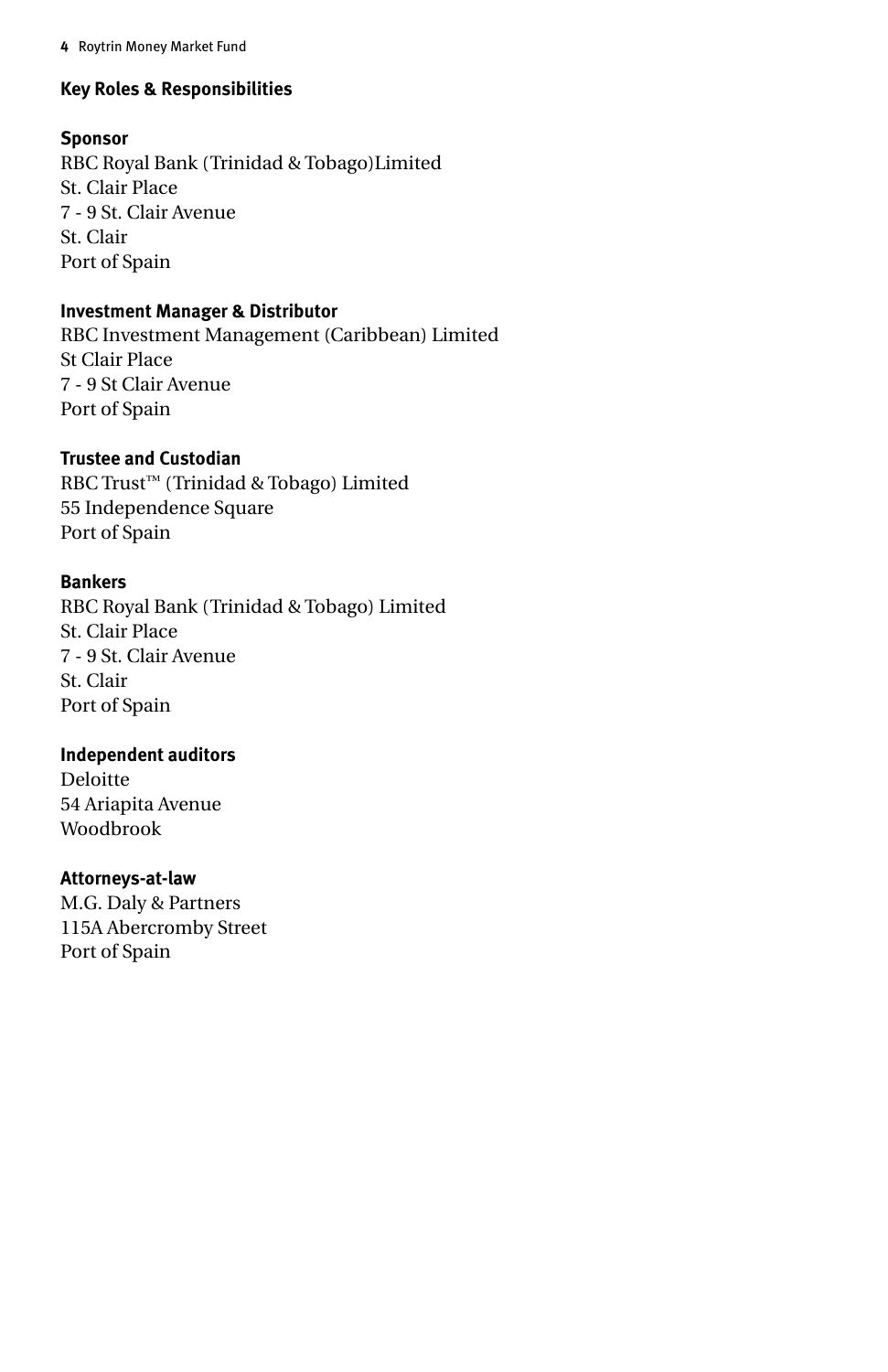### **Summary**

The following section contains a summary of the information in the prospectus. You are encouraged to read this prospectus in its entirety, prior to making any investment decision.

Pursuant to Section 69 of the Trinidad & Tobago Securities Industry Act 1995, this Prospectus has been filed with the Securities and Exchange Commission (SEC), and a receipt has been issued by the SEC.

The fund's units and respective classes have been approved under the statutory requirements for Statutory Funds of Insurance Companies and Pension Fund Plans. The prospectus has been filed with the Inspector of Financial Institutions, and a receipt has been issued.

This Prospectus is a concise outline of the relevant information about the fund, which an investor should know before making a final decision to purchase units. No dealer, salesman or other person is authorised to give any information or to make any representations other than those contained in this Prospectus, and if given or made, such information or representations may not be relied upon as having been authorised by the Trustee or the Promoter.

No person receiving this Prospectus in any jurisdiction may treat this document as constituting an invitation to purchase or subscribe to any units unless such an invitation could lawfully be made in the relevant jurisdiction without the Sponsors complying with any registration or other legal requirements.

For your information and protection, we advise that units in the fund are investments at the sole risk of the investor. They are not deposits and, in common with other investments of this nature, are not insured by the Deposit Insurance Corporation and are not guaranteed by the Central Bank of Trinidad and Tobago or RBC Royal Bank (Trinidad & Tobago) Limited. Investments are subject to unforeseen credit events that may result in fluctuations in the market value of the underlying assets. Payments of capital and interest are entirely dependent on the gains or losses derived from the securities and other assets comprising the fund.

The objective of the fund is to provide current income and liquidity, while attempting to preserve capital , by investing in a range of high quality short term debt securities.

There is no assurance that the Fund's Investment Objective will be achieved and investors may not receive the amount originally invested in the fund.

A copy of the Trust Deed and or Investment Management Agreement will be made available for inspection by the investors upon request at the Trustees' location, RBC Royal Bank Building, 55 Independence Square, Port of Spain, or at any location where the units of the fund are distributed.

Applications for units may be made on the basis of this Prospectus alone.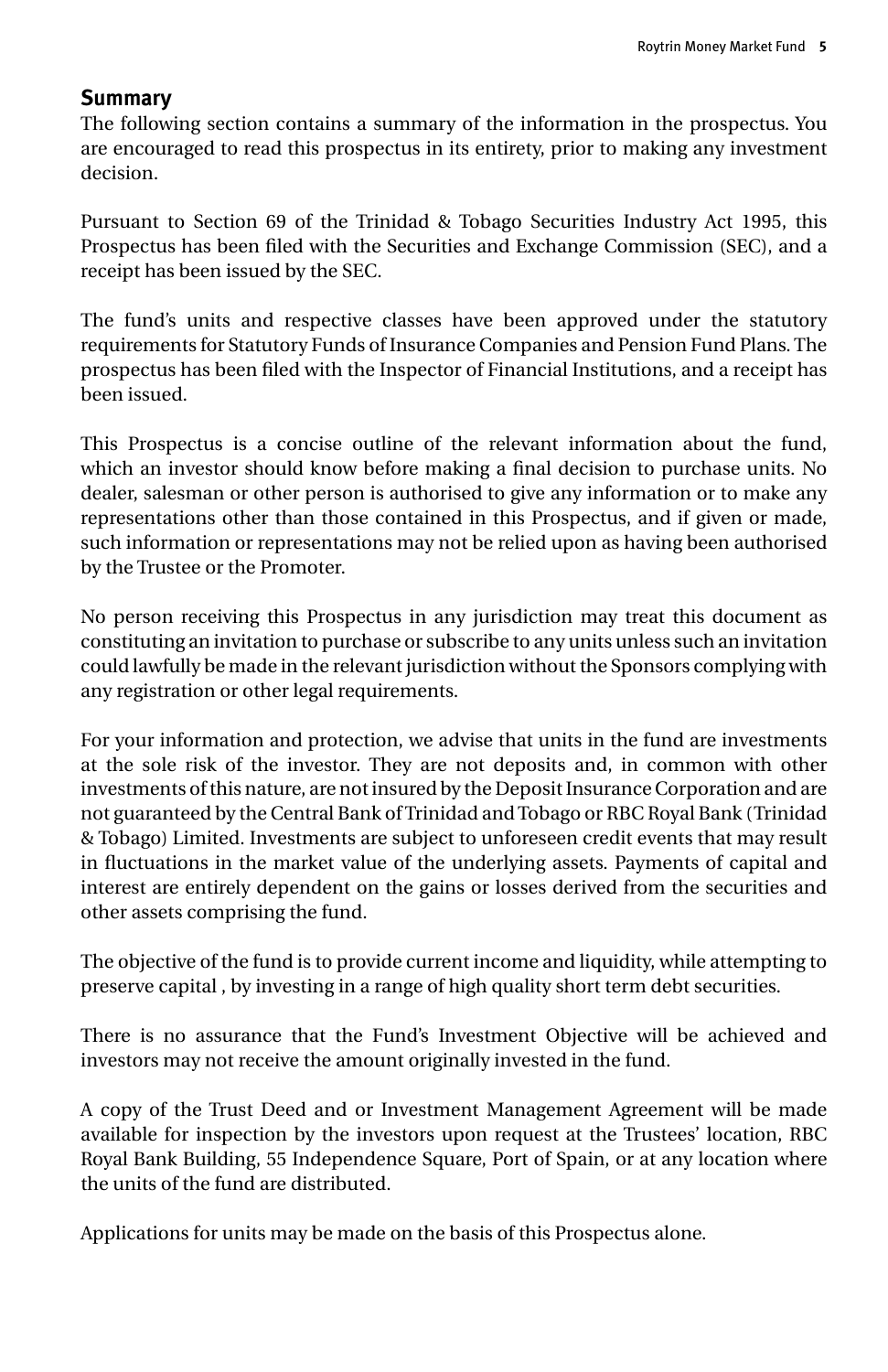### **Risk factors**

An investment in the fund is associated with the following risk factors in particular:

**General Market Risk -** The fund will be exposed to general trends and tendencies on the markets, which are based on manifold, sometimes irrational factors.

**Credit Risk -** The price of the securities and money market instruments directly or indirectly held by the fund is dependant on factors specific to the issuers. There may be unforeseen credit events related to the issuer that may result in the decline in value of the securities or the securities becoming worthless.

**Default Risk -** The issuer of a security held by the fund or the debtor of a claim belonging to the fund may default on its debt obligations. This could result in the corresponding assets of the fund becoming economically worthless.

**Currency Risk -** If a fund directly or indirectly holds assets denominated in foreign currencies, it is exposed to currency risk. Any devaluation of the foreign currency against the base currencies of the fund could result in a fall in the value of the assets denominated in the foreign currency. This type of risk is applicable to Class A units only.

**Liquidity Risk -** Liquidity risk is the risk that arises from the difficulty of selling an asset. An investment may sometimes need to be sold quickly. Unfortunately, an inactive secondary market may prevent the liquidation or limit the funds that can be generated from the asset. If an asset is not liquid, a market for its sale may not exist.

**Inflation Risk** - Inflation risk is the risk that assets will lose value because of a decrease in the value of money. Inflation can reduce the purchasing power of gains made on an investment in the fund.

**Key Personnel Risk** - The success of a fund which performs very positively over a certain period of time is partly due to the aptitude of management and investment decision-making team. Nonetheless, the fund management team may change, which may have an adverse effect on the fund's performance.

### **The Sponsor/Promoter**

The Promoter of the fund is RBC Royal Bank (Trinidad & Tobago) Limited (the "Bank"), a company with a proven track record of industry leadership. The Bank has one of the largest networks of commercial banks in the English and Dutch speaking Caribbean from Suriname in the south to Bahamas in the north. Units of the fund are distributed through any branch of the Bank.

### **The Trustee**

Established and incorporated since July 1959, RBC Trust (Trinidad & Tobago) Limited (the "Trustee") is a wholly-owned subsidiary of RBC Financial (Caribbean) Limited. It is noted for its expertise and professionalism in the delivery of high quality trustee services to its clients. The Trustee is a leader in the financial sector with over TT\$52 billion in assets under administration. The Trustee is the Trustee of the five (5) Roytrin mutual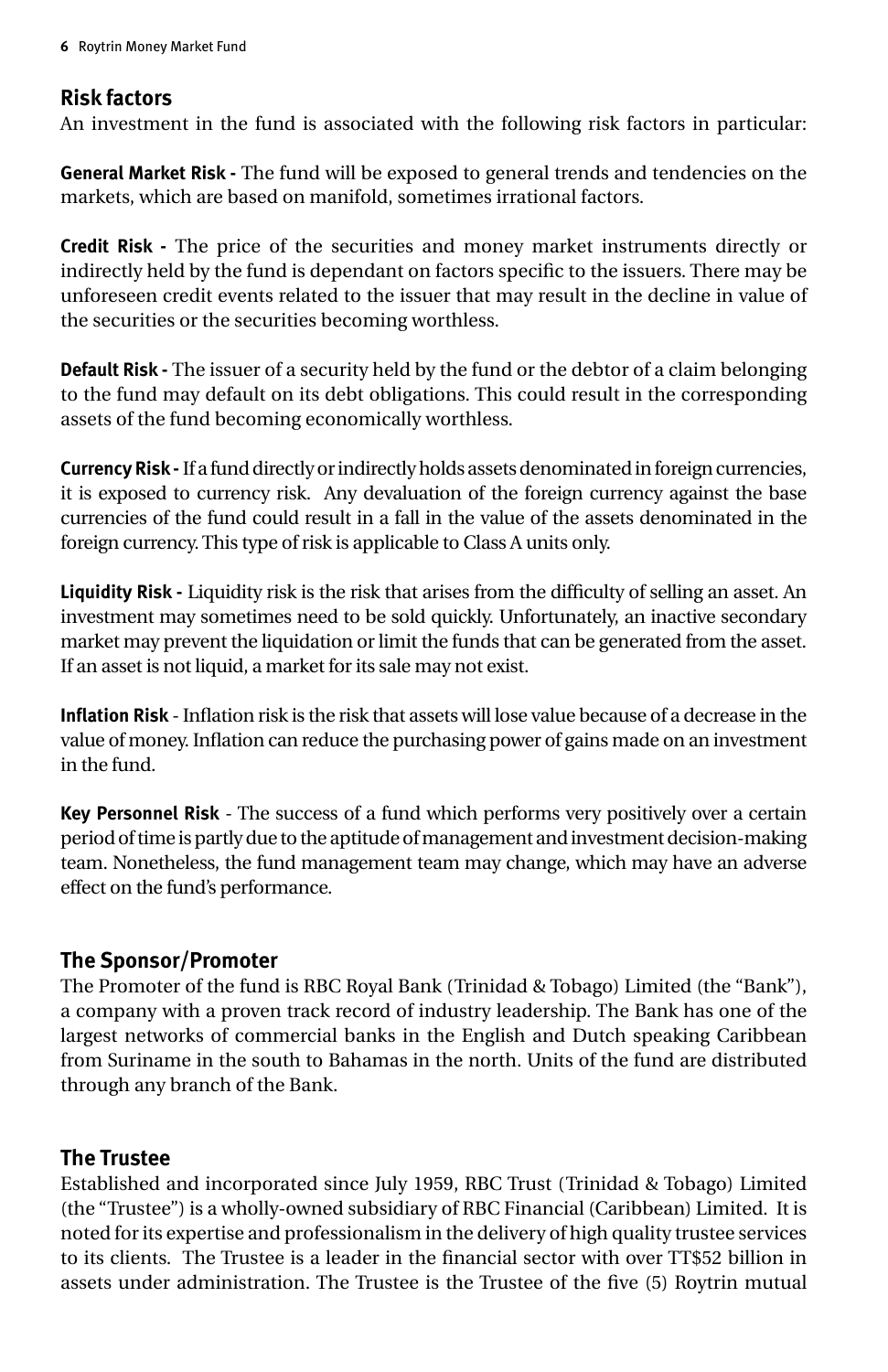funds since 1994, as well as the Praetorian Property Mutual Fund. The Trustee also provides trust services to several employee benefit plans and corporate bond issues. The Trustee has complete authority and responsibility for the administration of the fund. However, the Trustee is directed by the Investment Manager regarding all investment decisions. In addition, the Trustee will maintain custody of the fund's assets.

The Directors of The Trustee are Finlay Bruce Sim – Chairman, Patricia Narayansingh, Robert de Silva, Gary Voss, and Nicole Matouk.

### **Investment Manager**

The investment manager of the fund, RBC Investment Management (Caribbean) Limited (the "Investment Manager"), is a recently formed subsidiary of RBC Financial (Caribbean) Limited, and was formerly named RBTT Asset Management Limited. RBC Investment Management (Caribbean) Limited was incorporated in Trinidad and Tobago on the 28th October 1999. RBC Investment Management (Caribbean) Limited largely consists of the former Investment Management & Portfolio Management teams of the Trustee, RBC Trust (Trinidad & Tobago) Limited. The Investment Manager has in excess of TT\$16 Billion in assets under management, which includes several Employee Benefit Plans and five (5) proprietary mutual funds. The Investment Manager recommends to the Trustee how to invest the capital raised by the fund in accordance with the Investment Management Agreement.

The Directors of the Investment Manager are Byron Clarke - Chairman, Arvinder Bharath, Finlay Bruce Sim, Garth Chatoor and Robert Bermudez.

**Byron Clarke** is the Chief Operating Officer, RBC Financial (Caribbean) Limited located in Trinidad and Tobago and has worked in the financial services sector for over 35 years. He has held senior executive posts with Royal Bank of Canada, including SVP, Sales, Canadian Banking, SVP, Transformation Management Office and Performance Management and SVP, Group Optimization. He completed the Canadian Securities Course (Honours), Registered Representative Examination; and the Partners', Directors' and Senior Officers' Qualifying Examinations, Canadian Securities Institute (1988). From 1990 to 1991 he was Chief Compliance Officer and a member of the Board of Directors of Royal Bank Investor Trading Inc. (the forerunner to RBC Direct Investing Inc.) and from 1988 to 1990 Chief Compliance Officer and a member of the Board of Directors of Royal Bank Mutual Fund Services Inc. (the forerunner to Royal Mutual Funds Inc.). From 2003 to 2009, Mr. Clarke was a member of the Board of Directors of Royal Mutual Funds Inc., the largest mutual fund dealer in Canada.

**Arvinder Bharath** is the President and Country Head of RBC Royal Bank (Trinidad & Tobago) Limited. She joined RBC Caribbean in 2009 following 10 years in the United Kingdom, where she held senior leadership positions at Barclays Bank plc., with responsibility for business strategy in the UK and in international markets including Africa, the UAE and India. She has led multi-disciplinary and culturally diverse teams across continents in sales, product and proposition development, risk management, compliance and control, governance and change management, including mergers/ acquisitions and integration/separation of key businesses.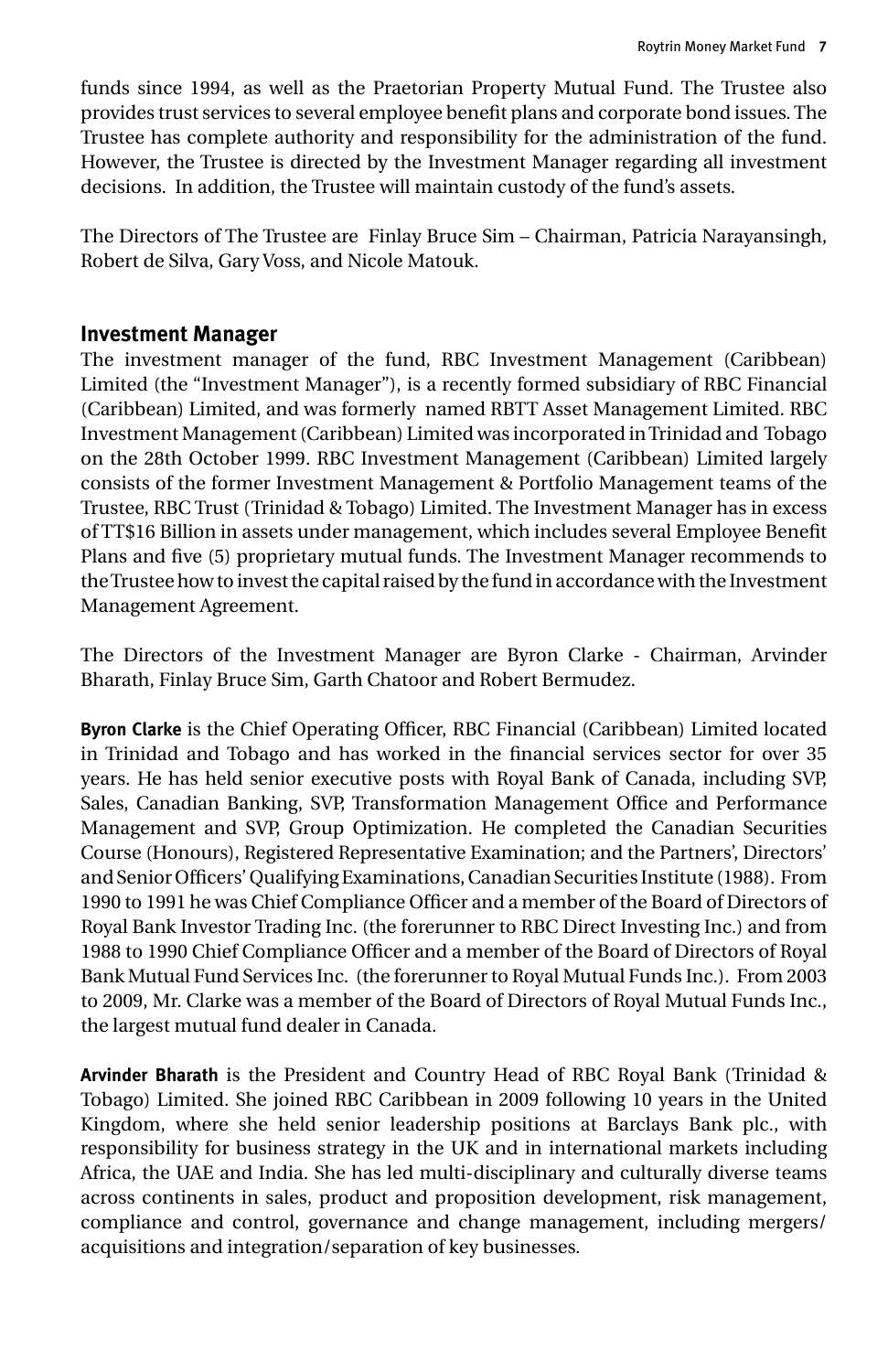**Finlay Bruce Sim** is the Head Capital Markets and Wealth Management, Caribbean Banking of RBC Financial (Caribbean) Limited. He has over thirty years banking experience in different markets. Prior to joining RBC Caribbean he held the position of Regional Manager for Global Banking at Wells Fargo with responsibility for their full middle market commercial international lending, treasury management and trade services capability. At RBC Caribbean he is responsible for Corporate Banking, Sales and Trading, Capital Markets, Asset Management, Brokerage and Trust Services..

**Garth Chatoor** has held senior executive positions in several major public and private companies. Mr. Chatoor has also served as the Managing Director of companies within the Amar Group of Companies, Ansa McAl Group of Companies and is the current CEO of the Power Generation Company of Trinidad & Tobago. In addition to being a member of the board of directors of the RBC Financial (Caribbean) Limited, Mr. Chatoor has a number of other board appointments such as Diamond Motors Limited and Carib Glass Works Limited.

**Robert Bermudez** has been the Chairman of the Bermudez Group Limited since 1982 and holds directorship positions in other companies of the Bermudez Group. He joined the Group in 1975, on completion of tertiary education in the United Kingdom and rose to the position of Managing Director, serving until his retirement in 1997. He is a Director on the Board of RBC Financial (Caribbean) Limited and RBC Royal Bank. Mr. Bermudez is also on the Board of Directors of several other major companies in Trinidad and Tobago.

Investment Policy Committee of the Investment Advisor:

Robert Bermudez (see above) Garth Chatoor (see above) Finlay Bruce Sim (see above)

### **Distributor**

The distributor of the fund is The Investment Advisor (see above).

### **Investment objective**

The objective of the fund is to provide the investor with current income and liquidity while attempting to preserve capital by investing in a range of high quality money market instruments and short-term debt securities.

### **Who should invest?**

The fund is designed for investors seeking capital preservation and high liquidity consistent with investing over the short term while earning interest income.

Class B units are also suitable for investors seeking currency diversification for their investment portfolios.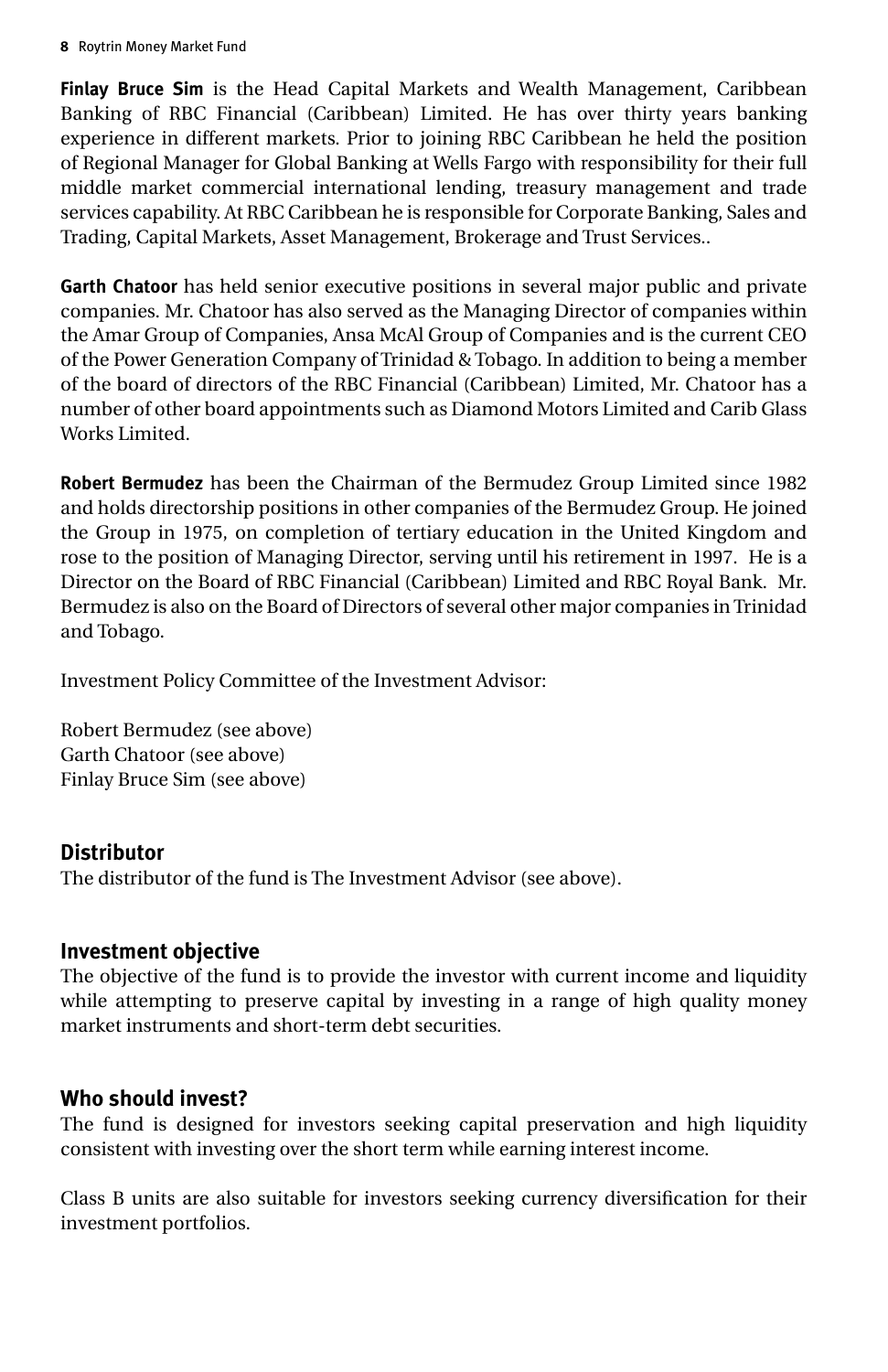### **Principal investment strategies**

The Investment Manager seeks to achieve the fundamental investment objective of the fund by having a significant proportion of the fund invested in money market or other short-term securities. The fund will focus on investment grade securities, or securities rated equivalent to the Trinidad & Tobago Government Debt, whichever is lower.

The fund's assets shall include the following domestic and/or foreign investments:

- Treasury Bills issued by Sovereigns
- • Money Market Instruments
- • Deposits with financial institutions
- Short term corporate debt obligations
- Money Market Mutual Funds listed on any recognized stock exchange
- Other short-term debt instruments

For Class A units only, the fund may invest in assets denominated in currencies other than TT Dollars subject to the restrictions below. The currencies must be from AAA rated countries as rated by any one of the top three (3) global rating agencies, namely Moody's, S&P and Fitch at the time of investment and related to the types of investments stated above.

### **Investment restrictions**

- • At least 90% of the fund will be invested in Money market instruments
- • The fund will be invested at all times in short-term securities, with a tenor of no more than one year.
- The fund will not hold more than 10% of its Net Assets in the securities of any one corporate entity.
- The fund will not hold more than 5% of the total debt instruments issued by any one company.
- No more than 10% of the fund's assets will be invested in securities of any one Sovereign nation, with the exception of the Trinidad & Tobago for Class A units and the United States of America for Class B units
- The fund may not borrow against its assets.
- • At least 50% of Class A units will be invested in TT Dollar denominated securities.

### **Eligibility and suitability**

Individuals over eighteen years of age and registered corporate entities can purchase units of the fund.

This fund may be suitable for you if;

- • You are seeking current income
- • You are looking for a liquid short term investment or
- You have a low tolerance for risk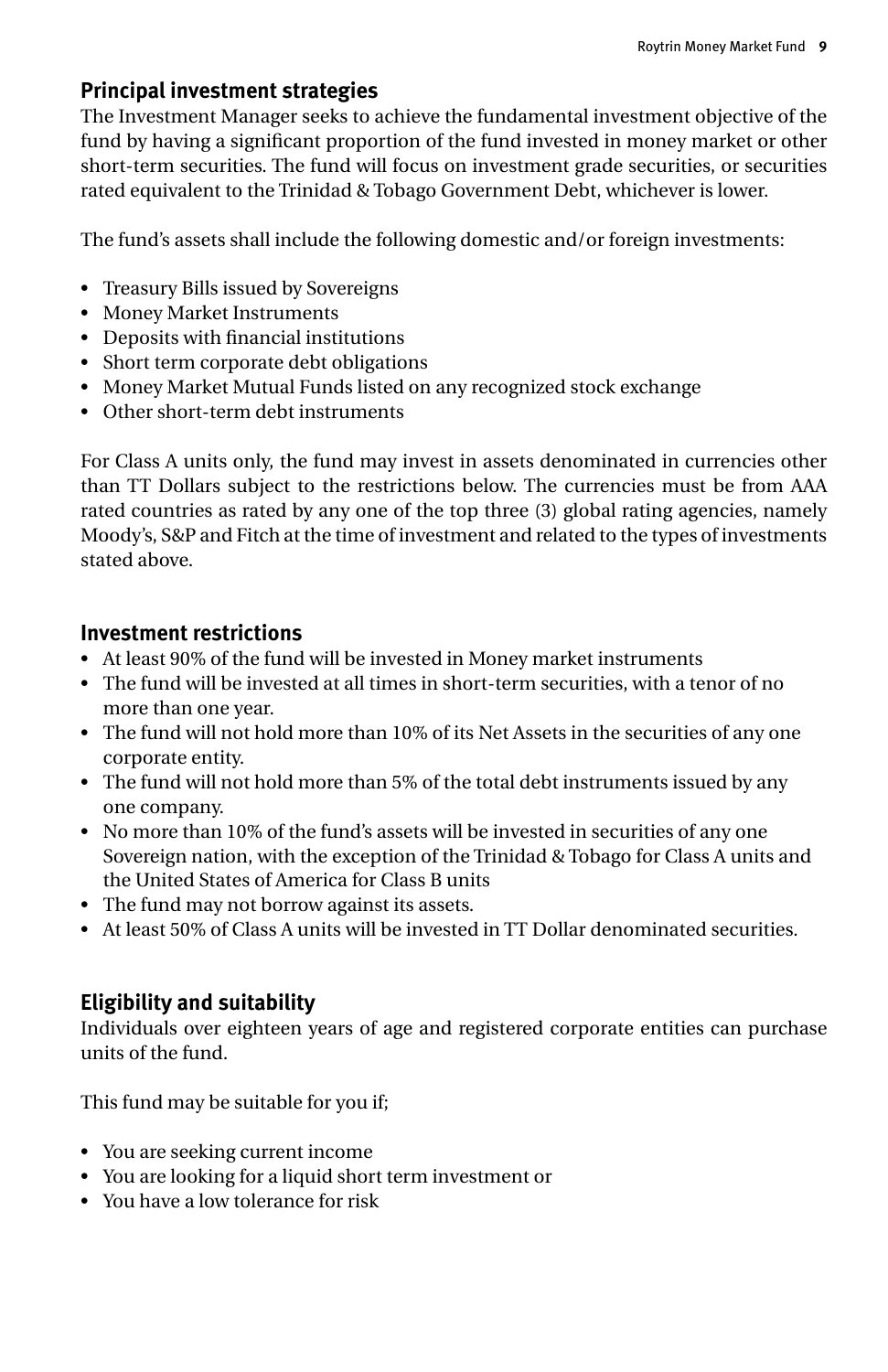### **Management charge Trustee & Investment Manager's fees** Class A Shares Up to 2.00% per annum of average total assets of the fund

Class B Shares Up to 2.00% per annum of the average total assets of the fund

### **Distribution fees**

A trailer fee will be paid based on average balances held in the fund and paid on a quarterly basis. The trailer fee will be equivalent to .05% of the average annual net asset value of each class, and will be payable for both share classes. However, the distribution fee will be included in the overall management fee of the fund as outlined in the previous section.

### **Other expenses**

The fund is also responsible for the payment of other administrative expenses, including but not limited to legal, accounting and mailing fees, as well as marketing expenses. These fees and expenses will be estimated by the Trustees based on current contractual.

### **Description of units**

The fund is constituted as an open-ended mutual fund. The fund may offer several unit classes, which differ in their charges, use of income, persons authorised to invest, minimum investment amount, reference currency or other characteristics. Within each unit class, there is no limit to the number of units which may be issued. An investor will have an interest in an undivided proportion of the assets of the fund through the medium of units of participation. Each unit secures an equal share in the distribution of net income and participates equally in all other respects.

Units must be paid for in full in cash or by certified cheque. Units may be issued as fractions. At any meeting of unitholders, a unitholder will be entitled to an equivalent number of votes to the number of units held by the unitholder. i.e. one unit represents one vote.

### **Valuation of the fund**

Class A & B Units – These units will be valued based on prices provided by an accepted pricing service/recognized trading platform to reflect fair market value. Prices which are not available through any of these services will be determined using an internal pricing matrix. Assets not priced in this way may be valued at par or cost. Instruments with maturities of less than 90 days may be valued at cost, plus or minus any discounts or premiums.

Each class of units will be valued independently. All units shall participate in the income and liquidation proceeds of their respective class in the same way.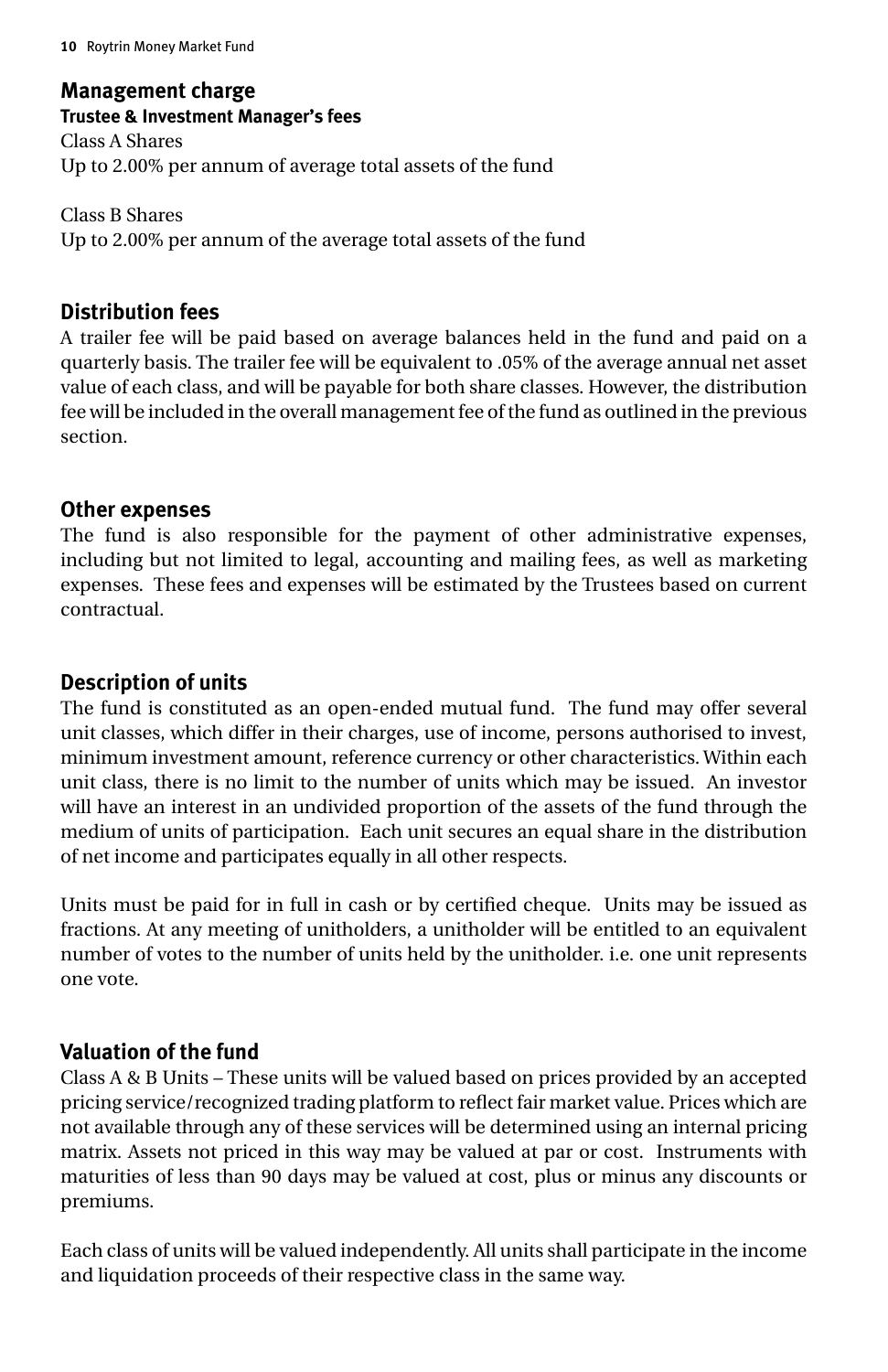The subscription price is the Net Asset Value per unit. The Investment Manager will seek to maintain the Net Asset Value per unit at \$10.00 for each unit class, thereby preserving the original value of the investment. However, this unit price is not guaranteed. Should there be unforeseen credit events that result in the diminution in value of some of the assets in the portfolio, the unit price may fall below \$10.00.

The calculation of net asset value per unit will be determined for each unit class by way of dividing the value of the assets belonging to a unit class by the number of units in circulation on the valuation day. When distributions are made, the value of the net assets attributable to units of the distributing unit classes will be reduced by the amount of these distributions.

### **Purchase of units**

The price of a unit is equal to the Net Asset Value per unit for that class, which is calculated at the close of the day on which the fund receives your order. The dollar value of your investment is converted to units at the prevailing Net Asset Value per Unit.

Investors may purchase units of the fund via application forms approved by the fund, at the following locations:

- a. All branches of the Bank
- b. The Trustee
- c. Any agent appointed by the Trustee

The Trustee may accept or reject any application to purchase units, within three days after receipt of the application. If an application is rejected, all monies received with the application will be returned without interest within three days of receipt of the application.

Copies of the Trust Deed as well as the Investment Management Agreement are available for review at any Branch of the Bank or any other location where Roytrin Money Market Fund units are sold.

### **How to redeem units**

A unitholder may redeem any or all of the units of the fund owned by such unitholder in accordance with the Trust Deed at any time by delivering a written request for redemption on the approved form to the Trustee or to any branch of the Bank on any valuation day.

Units will be redeemed at the Net Asset Value determined at the close of the day on which the fund receives your redemption order.

Provided the unitholder has delivered the documentation required, payment will be made to such investor within three business days of the redemption request. The investor may be asked to bring certain documentation in order to complete the redemption request, which must be signed. The signature must be verified.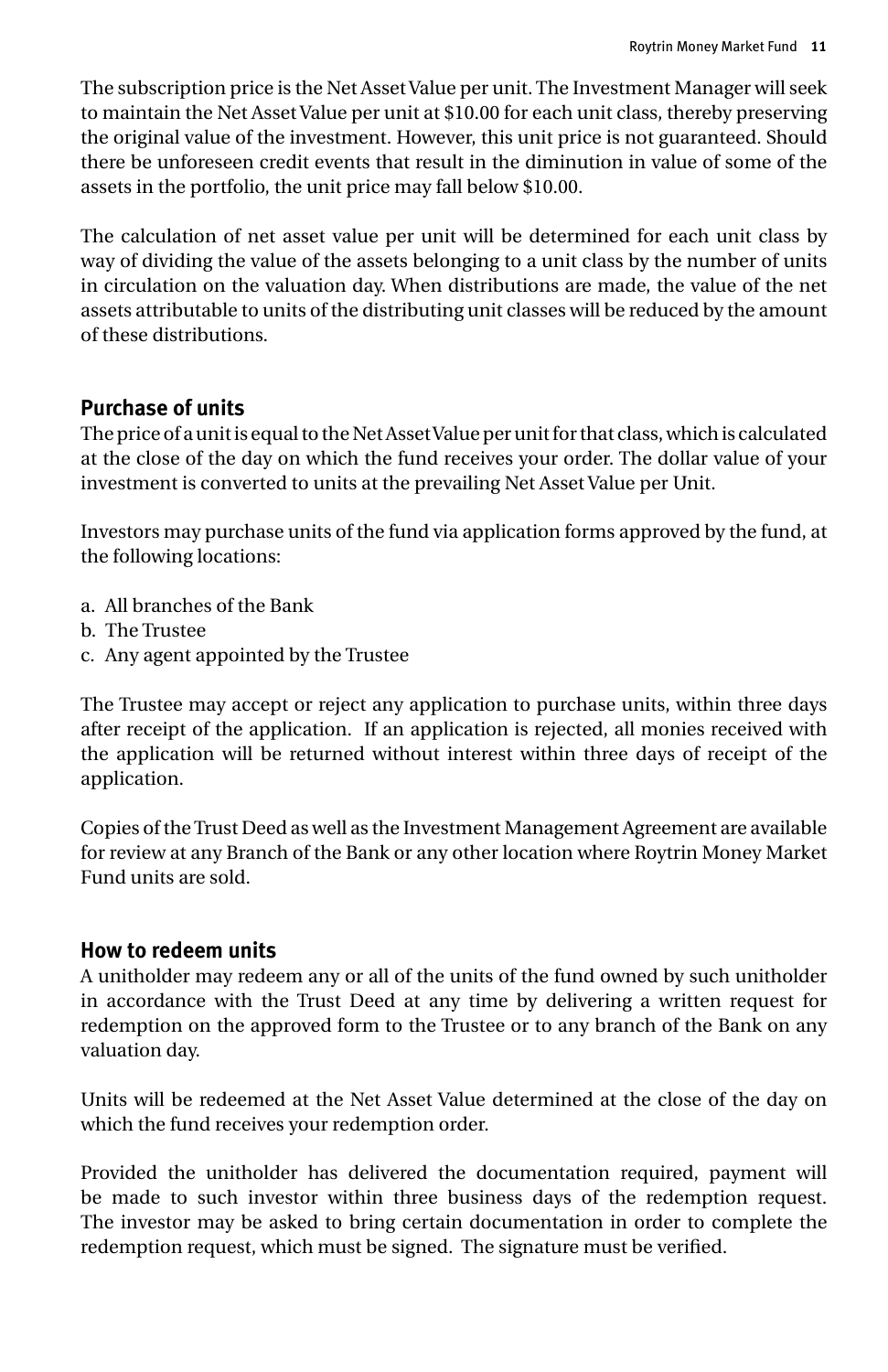A redemption request made in respect of units held jointly must be signed by all the parties to the account, except when all parties have signed a mandate which permits only one of the joint holders to sign the redemption request.

During any ninety-day period, an investor may redeem units in cash up to a limit of TT\$1,000,000 or one percent of the Net Asset Value of Class A units, whichever is lower and US\$200,000 or one percent of the Net Asset Value of Class B units, whichever is lower.

Should a redemption request by an investor exceed this limit, units in excess of the limit may, at the discretion of the Trustee, be redeemed in specie in proportion to the underlying assets. Where units are redeemed in specie, any costs incurred in transferring assets in specie will be applied to the investor's account.

### **Important note**

The portfolio managers will strive to maintain a Net Asset Value equivalent to the initial offer price, however investors should be aware that minor movements in the NAV is possible as a result of changes in currency values or in the unlikely event of a default.

### **Separate accounts**

The fund shall maintain separate accounts with respect to each unit class. The Trustee may not, in the accounts of the fund, allocate assets and liabilities to and from the separate accounts.

The assets and liabilities and income and expenditure attributable to each separate account shall be applied to such separate account, subject to the provisions of the Trust Deed.

In the case of any expense of the fund which the Trustees do not consider is attributable to a particular separate account, the Investment Manager shall have discretion to determine the basis upon which any such expense shall be allocated between or among separate accounts.

### **Distribution of income**

The net income received by the fund is allocated and distributed at the discretion of the Investment Manager supported by a statement of account. Net Income paid out to investors is to be accrued daily and distributed monthly. The Income paid out to Investors shall be determined as follows:-

Payout units = Income Received plus Realised Gains minus Realised Losses minus Expenses

All distributions will be reinvested in additional units of the fund at the net asset value of such units calculated on the date of distribution.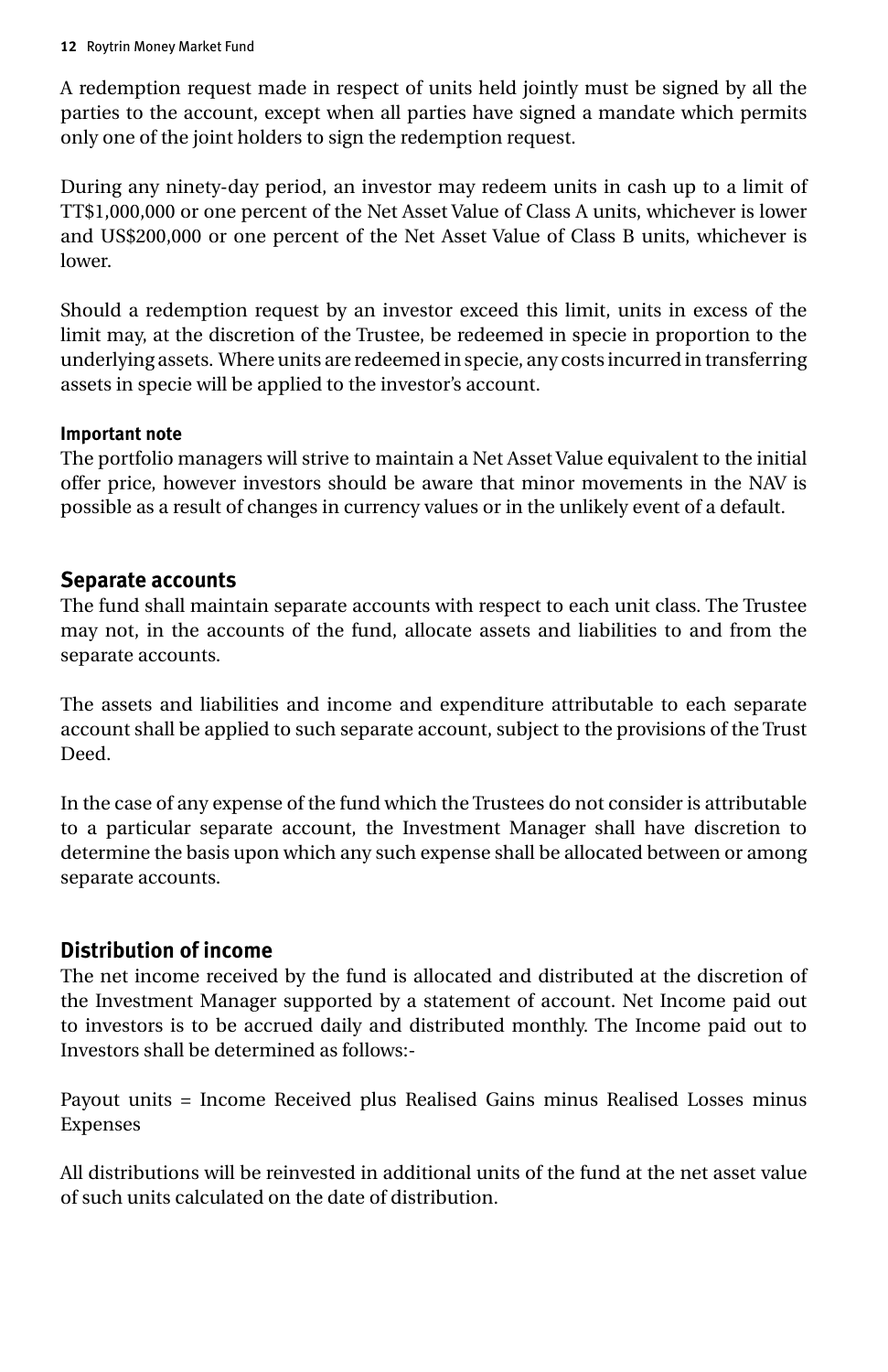### **Anti-money laundering**

In order to comply with legislation or regulations aimed at the prevention of money laundering, the Company is required to adopt and maintain anti-money laundering procedures, and may require subscribers to provide evidence to verify their identity and source of funds. Where permitted, and subject to certain conditions, the Company may also delegate the maintenance of its anti-money laundering procedures (including the acquisition of due diligence information) to a suitable person or entity.

The Trustee reserves the right to request such information as is necessary to verify the identity of a subscriber, unless in any particular case, the Trustee (or its delegate, as the case may be) is satisfied that an exemption applies. Depending on the circumstances of each application, a detailed verification of identity might not be required where:

- i. the applicant makes the payment for their investment from an account held in the applicant's name at a recognised financial institution; or
- ii. the applicant is regulated by a recognised regulatory authority and is based or incorporated in, or formed under the law of, a recognised jurisdiction; or
- iii. the application is made through an intermediary which is regulated by a recognised regulatory authority and is based in or incorporated in, or formed under the law of a recognised jurisdiction and an assurance is provided in relation to the procedures undertaken on the underlying investors.

For the purposes of these exceptions, recognition of a financial institution, regulatory authority or jurisdiction will be determined in accordance with the regulations by reference to those jurisdictions recognised by the Trinidad & Tobago Securities & Exchange Commission and RBC Financial (Caribbean) Limited as having equivalent anti-money laundering regulations.

In the event of delay or failure on the part of the subscriber in producing any information required for verification purposes, the Trustee (or its delegate, as applicable) may refuse to accept the application, in which case any funds received will be returned without interest to the account from which they were originally debited.

The Trustee (or its delegate, as applicable) also reserves the right to refuse to make any redemption payment to a unitholder if they suspect or are advised that the payment of redemption proceeds to such unitholder might result in a breach of applicable antimoney laundering or other laws or regulations by any person in any relevant jurisdiction, or if such refusal is considered necessary or appropriate to ensure the compliance by the trustee with any such laws or regulations in any applicable jurisdiction.

### **Security for loans**

Units held in the fund can be used as security for loans.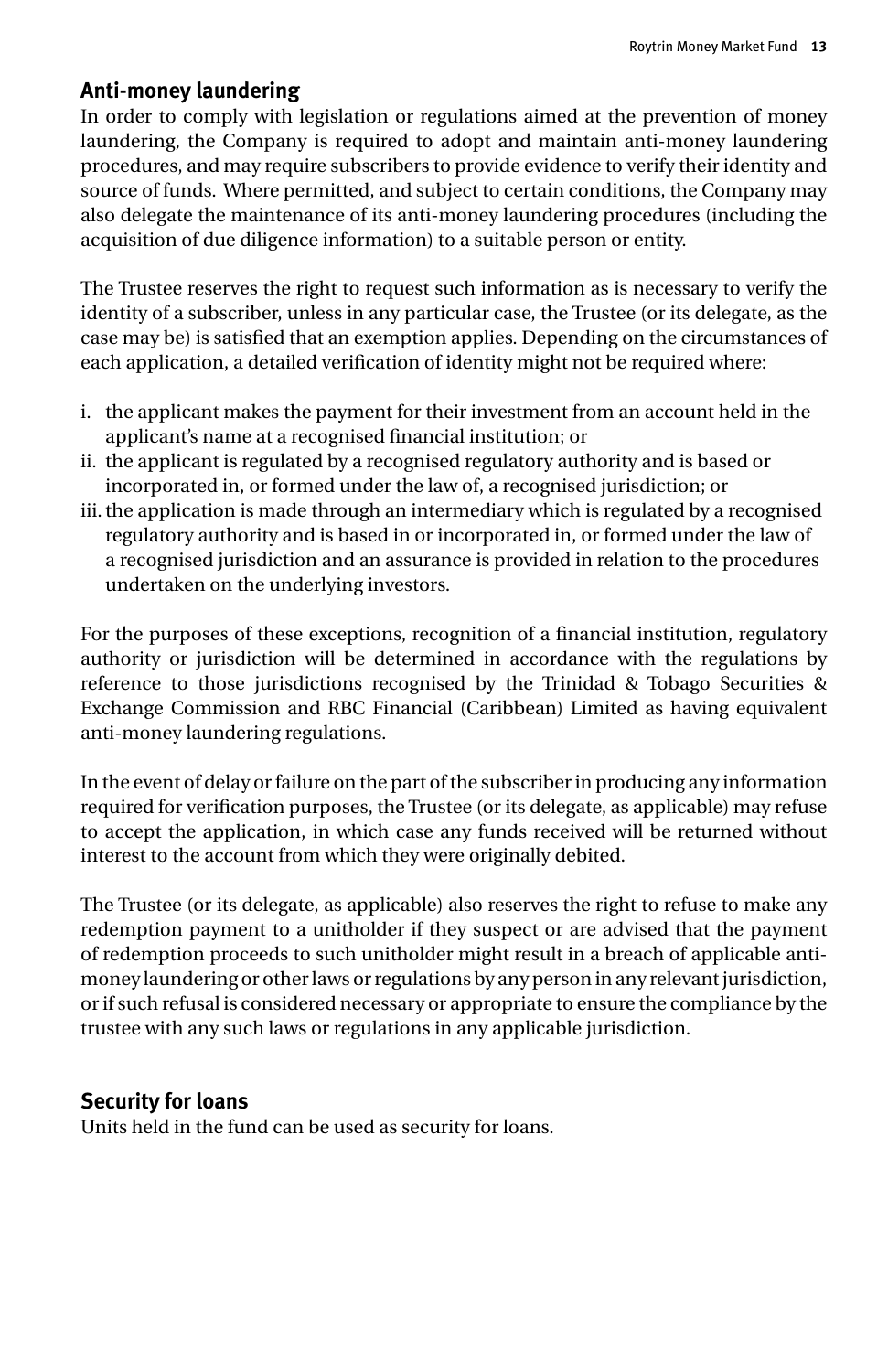### **Taxation considerations**

#### **Residents and Corporate Unitholders**

Distributions are not currently subject to a deduction of tax on interest.

#### **Non-Resident Unitholders**

Distribution will be subject to withholding tax (to be deducted prior to distribution) at the rate applicable to the country of residence.

### **Reports, statements and meetings**

The annual audited financial statements of the fund will be published as at 30 June (commencing 30 June, 2013) in each year and sent to unitholders at their registered address within 120 days of the financial year end. Copies of the Trustee's half-yearly report on the fund as well as the half-yearly un-audited financial statements of the fund will be sent to unitholders within 60 days of the end of the relevant period. The accounts will be made up in accordance with International Financial Reporting Standards (IFRS). Investors can collect the most recent copy of the financial statements or the Trustee's report at any branch of The Bank or at the offices of The Trustee, 8th Floor, Corner Broadway and Independence Square, Port of Spain. All financial statements, notices and other documents will be sent, in the case of joint holders of Participating Shares, to the holder who is named first in the register of Unitholders at his or her registered address.

### **Reporting requirements**

The fund will supply each unitholder with quarterly statements. These reports detail all account activity of each unit class during the period and show the amount of income paid to the investor or reinvested in the fund.

### **Calculation of performance data**

The Fund's Return shall be calculated as the Weighted Average Yield to Maturity of the fund's assets. It shall be available on the website of the Bank (www.rbtt.com).

The performance data of the fund will be calculated as an annualised return described as follows;

|       | For Class A units                                                     |               | For Class B units              |  |
|-------|-----------------------------------------------------------------------|---------------|--------------------------------|--|
|       | $R_a = E_a - B_a + D_a$ X 100%                                        |               | $R_b = E_b - B_b + D_b$ X 100% |  |
|       | $B_a$                                                                 | <sub>or</sub> | $B_B$                          |  |
| Where | $R_a$ = Annualised return for unit class A                            |               |                                |  |
|       | $R_b$ = Annualised return for unit class B                            |               |                                |  |
|       | $B_a$ = Net Asset Value for unit class A at the beginning of the year |               |                                |  |
|       | $Bb$ = Net Asset Value for unit class B at the beginning of the year  |               |                                |  |
|       | $E_a$ = Net Asset Value at the end of the year for unit class A       |               |                                |  |
|       | $E_b$ = Net Asset Value at the end of the year for unit class B       |               |                                |  |

 $D_a$  = Per unit distributions during the year for unit class A

 $D<sub>b</sub>$  = Per unit distributions during the year for unit class B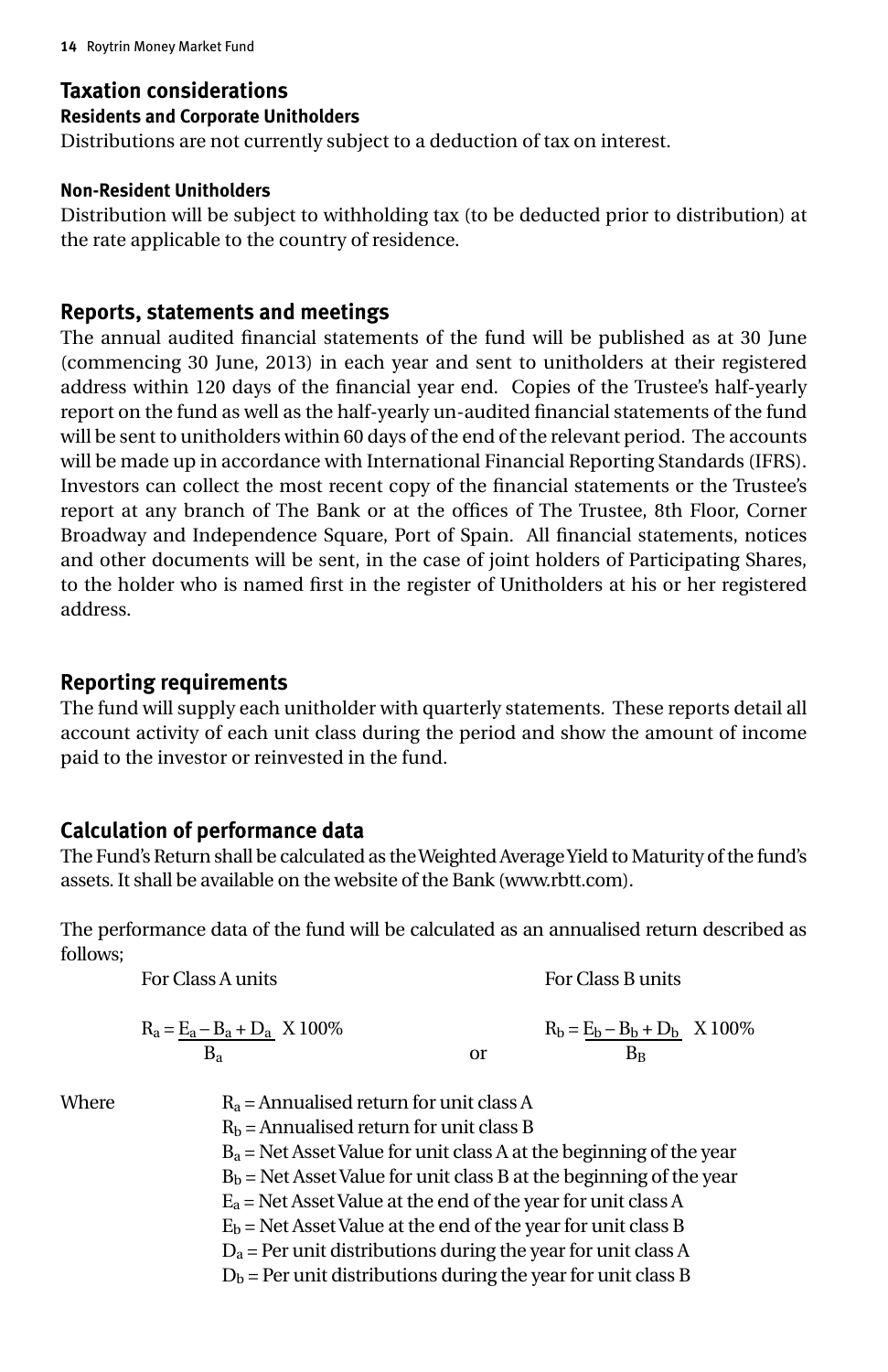Performance data including the Net Asset Values for each class of units will be published at a minimum of one (1) day a week in any one of the daily newspapers. It will also be available daily on the website of the Bank, www.rbc.com/caribbean .

### **Amendments to the Trust Deed**

The sponsor may amend or vary the provisions of the Trust Deed by giving no less than sixty (60) days prior written notice to investors, of the text of the proposed amendment and the rationale. However, this right will not be exercised so as to give the Bank and/ or the Trustee any right to any assets of the trust already in the hands of the Trustee at the time of its exercise or to permit the assets of the trust to be used for or diverted to purposes other than for the benefit of investors.

The following fundamental changes will require a resolution passed by at least a majority of the votes cast, in person or by proxy at a meeting of unitholders held in accordance with the Trust Deed;

- • A change to the fundamental objectives of the fund
- • A change in the auditor of the fund
- • A change in the manager, unless the successor manager is an affiliate of the existing manager
- • A change in the methodology used to calculate the net asset value per security of the fund
- • An increase in fees or expenses charged to the fund including, but not limited to an increase in management fees

### **Termination of the fund**

The fund can be terminated via a resolution passed by at least a majority of the votes cast, in person or by proxy, at a meeting of unitholders held in accordance with the Trust Deed. From the date of termination fixed by the Bank, the right of investors with respect to redemption shall cease. The Trustee shall sell all remaining assets in its possession and such sale shall be carried out and completed in a manner and within a period as determined by the Investment Manager. The Trustee shall be entitled to retain monies to meet outstanding payments for all debts, liabilities, fees or commissions. The Trustee will then pro-rate the distribution of the available net assets of the fund according to the number of units held.

The Trustee retains the right to close the fund without a unitholder vote if the total value of the Class A units falls below TT\$10 million and the total value of the Class B units falls below US\$5 million.

### **Conflicts of interest**

The Investment Manager, its holding company, holding company's shareholders, any subsidiaries of its holding company and any of their directors, officers, employees, agents and affiliates ("Interested Parties" and each, an "Interested Party") may be involved in other financial, investment or other professional activities which may, on occasion, cause conflicts of interest with the fund. These include management of other funds, purchases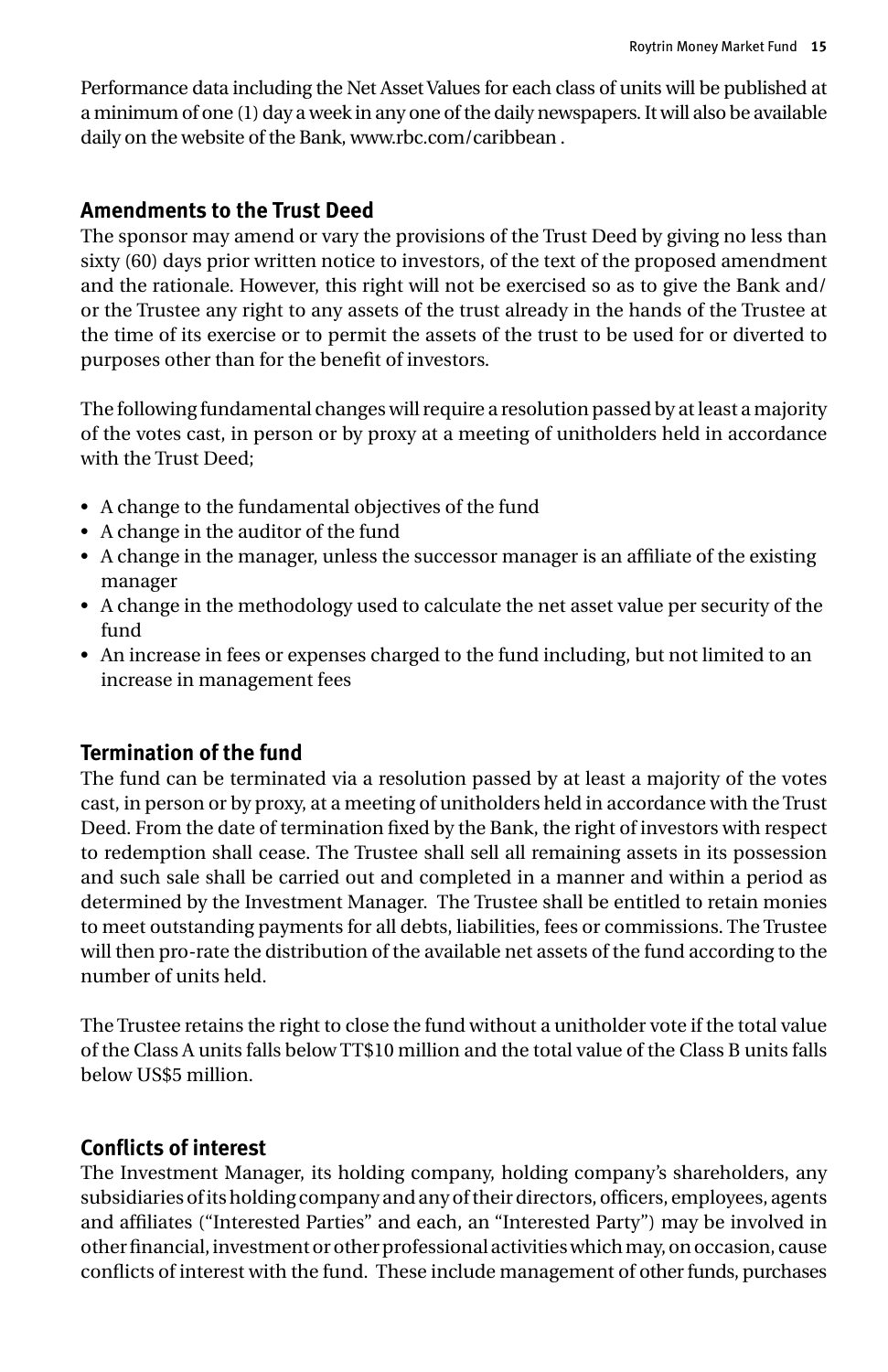and sales of securities, investment and management advisory services, brokerage services, and, serving as directors, officers, advisers, or agents of other funds or other companies. In particular, it is envisaged that the Investment Manager may be involved in advising other investment funds which may have similar or overlapping investment objectives to or with the fund. The Investment Manager may provide services to third parties similar to those provided to the fund and shall not be liable to account for any profit earned from any such services. Where a conflict arises, the Investment Manager will endeavor to ensure that it is resolved fairly. In relation to the allocation of investment opportunities to different clients, including the fund, the Investment Manager may be faced with conflicts of interest with regard to such duties, but will ensure that investment opportunities in those circumstances will be allocated fairly.

The Investment Manager, and/or any company associated with it, may enter into portfolio transactions for or with the Company either as agent, in which case they may receive and retain customary brokerage commissions and/or cash commission rebates, or with the approval of the Trustee, deal as a principal with the Company in accordance with normal market practice subject to such commissions being charged at rates which do not exceed customary full service brokerage rates.

| Trustee & management fee | <b>Class A Units</b><br>Up to 2.00% per annum of average total<br>assets of the fund<br><b>Class B Units</b><br>Up to 2.00% per annum of the average<br>total assets of the fund           |
|--------------------------|--------------------------------------------------------------------------------------------------------------------------------------------------------------------------------------------|
| Distribution fees        | A trailer fee equivalent to 0.05% of the<br>average annual net asset value of each<br>class. However, the trailer fee will form<br>part of the overall management fee<br>outlined above.   |
| Other fees & expenses    | The fund is also responsible for the<br>payment of other administrative<br>expenses, including but not limited to<br>legal, accounting and mailing fees, as<br>well as marketing expenses. |

### **Charges fees & expenses**

®/™Trademark(s) of Royal Bank of Canada. Used under licence.